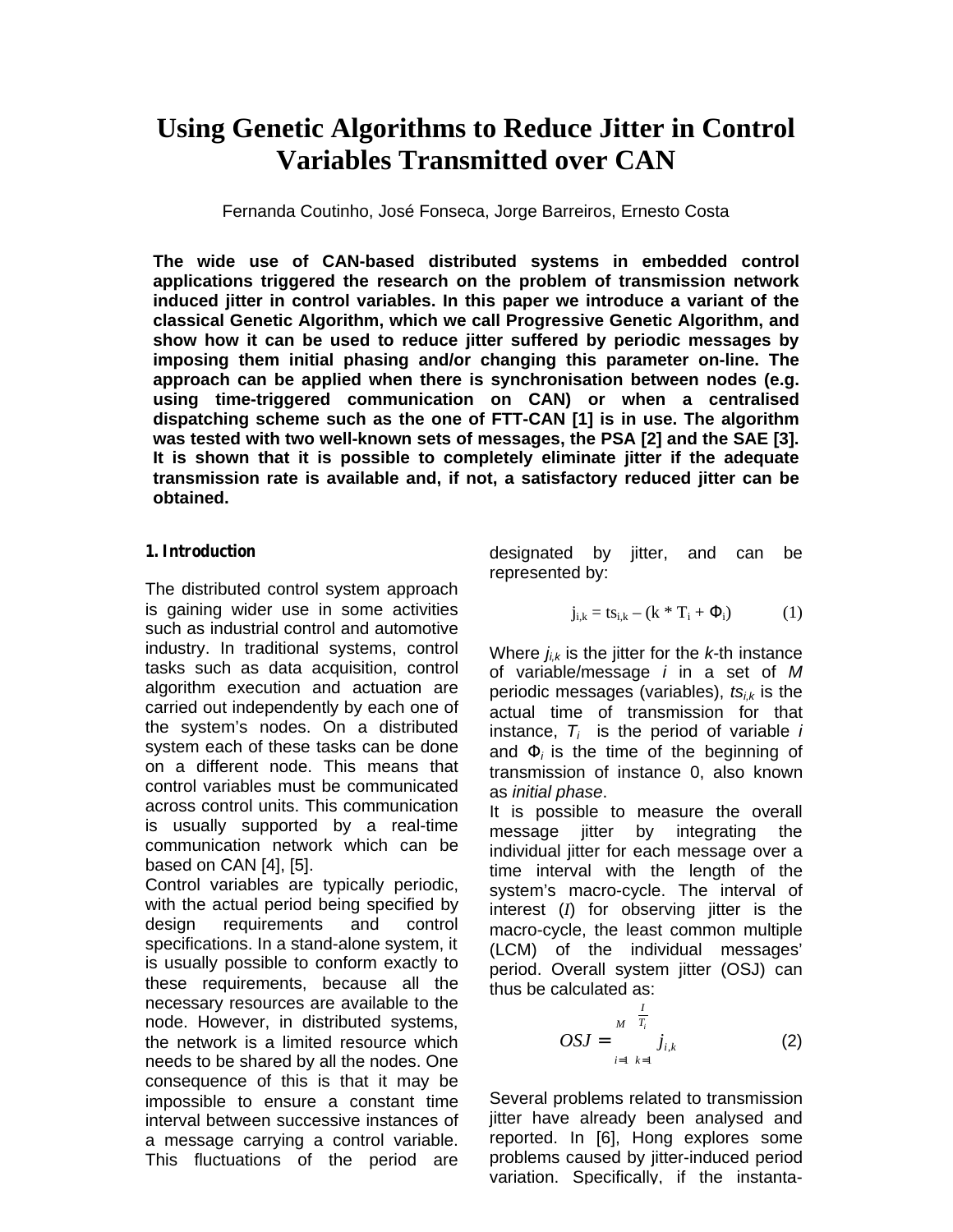neous period becomes too high or too low it may fall out of the admissible data input rate for the receiver. Additional studies by Stothert et al. [7] show the degradation in the performance of feedback-loop controllers due to jitter in sampling and actuation variables. In [8], G. Juanole shows that transmission jitter in a CAN network affects the phase margin of a control loop.

In this paper, a novel technique for jitter reduction based on genetic algorithms is present. First, the concept of network jitter and associated problems are discussed. Next, genetic algorithms are introduced and briefly explained, following an example of a simple application to this problem. An enhanced genetic algorithm variant is then presented, and the paper is finished by exposing and discussing the results achieved.

## *2. Jitter Minimisation*

It is obvious from (1) and (2) that OSJ is ultimately dependent of M,  $T_i$  and *i* (*I* is directly dependent of *Ti*, and *tsi,k* can be determined if *M*, *I*, *T<sup>i</sup>* and i are known).

*M* and *Ti* are application dependent values that cannot be easily changed without major impact on system's design and schedulability. The remaining free variable is  $\mathbf{v}$ , which will be used as optimisation parameter. That is, optimisation is achieved by finding an adequate set of initial phasings  $\frac{1}{10}$  for which OSJ is minimum.

This jitter minimisation technique is application-independent, and can be easily applied to any off-line scheduled fieldbus. It is well suited for timetriggered fieldbuses, such as FIP [9], TTP [10] or the upcoming time-triggered CAN (ISO TC22 / SC3 / WG1 / TF6). In fact, all that is necessary is to find an optimised phasing set for the initial scheduling table (Figure 1).

It is also possible to use this technique for on-line optimisation in a system that supports dynamic changes to the phasing set. One such system may be FTT-CAN [1]. This would allow gradual improvement of jitter over time, being a .<br>La supplement to other capabilities

such as on-line admission of new messages.



Figure 1 – Applying jitter minimisation

# *3. Genetic Algorithms*

Genetic algorithms (GA) are a class of stochastic optimisation mechanisms for multidimensional and multi-modal search spaces based on biological principles such as natural selection and genetics [11][12].

There is a great variety of methods which may fall under this classification, but the general algorithm may be described by the following procedure:

```
Procedure GA
t=0:
Initialise P(t)
Evaluate P(t)
While stoping_criterion_false do
  t=t+1P'(t)=select_from P(t-1)
  P''(t) = use_op_modification P'(t)Evaluate P"(t);
  P(t)=merge P''(t), P(t-1)End_do
```
The GA operates by iteratively replacing a set of candidate solutions for the problem with a new, eventually better set. The algorithm stops when a predefined condition (such as a given number of iterations) is met. These sets are usually referred to as the *population*,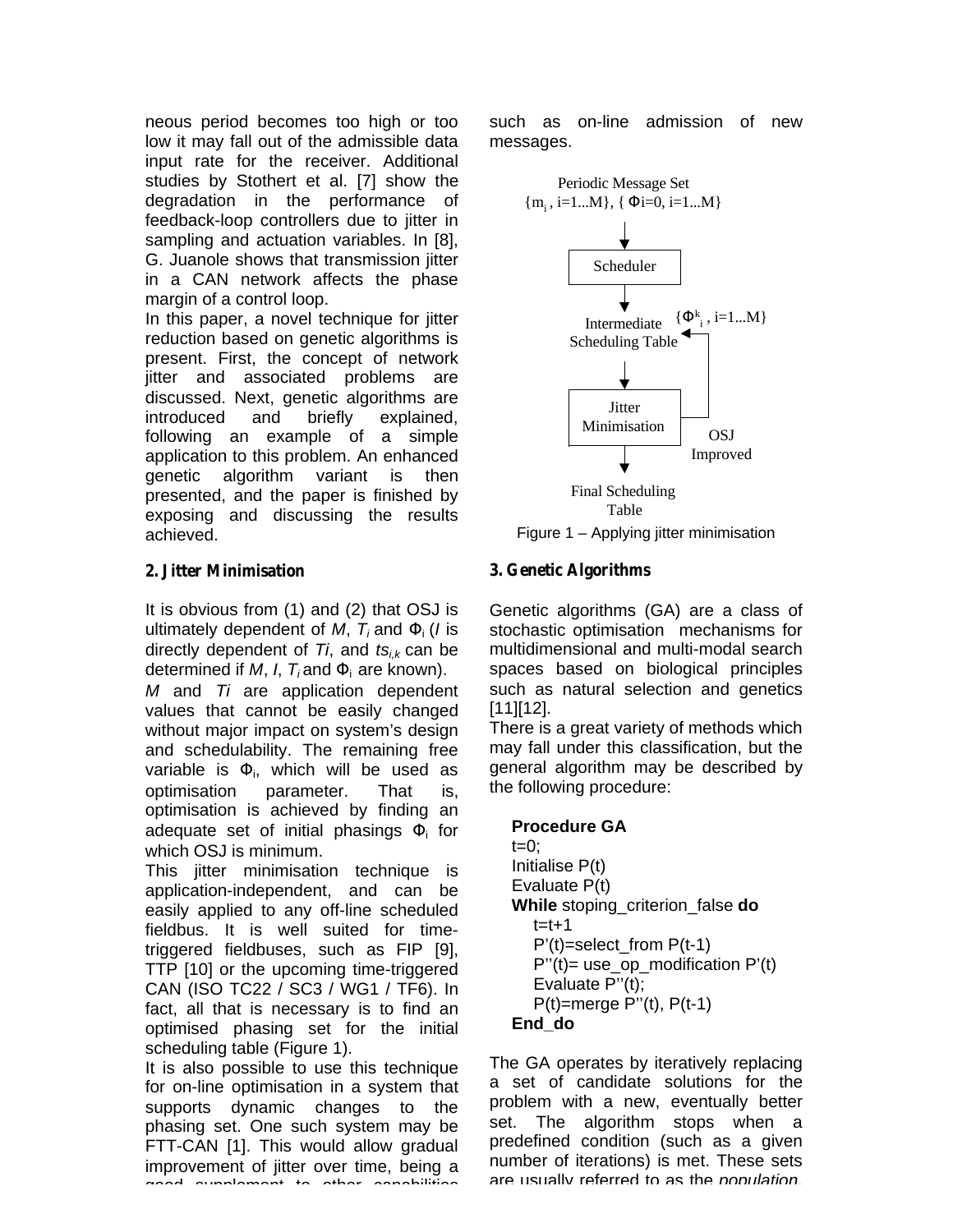and each candidate solution as an *individual*.

Each individual is normally composed by several smaller elements called *genes*, which can hold different values or *alleles*. The set of genes that each individual contains is sometimes designated by *genome*.

On start-up, the initial population is usually (but not always) generated randomly. A new set of individuals is generated by applying some genetic operators such as *crossover* and *mutation* to selected individuals from the previous population. The new population results from the combination of the new individuals with the old population. This combination can have different proportions from each set. In a *total replacement* GA the old population is completely discarded, while in a *steadystate* GA, only one or two individuals can change across consecutive populations.

Selection of individuals for generating new candidate solutions is usually based on the *fitness*, which is a measure of the quality of the solution one individual represents. The best solutions are those corresponding to individuals that have higher fitness.

GA's are successful at solving many difficult problems due to their capability of exploring and exploiting complex search spaces efficiently.

For increased efficiency, domain-specific knowledge is usually included in the algorithm. This is reflected in the selection of appropriate data structures and by "tuning" the genetic operators  $[13]$ .

## *3.1 A Simple GA Approach for Jitter Minimisation*

Jitter minimisation can be achieved by using a simple implementation of a standard genetic algorithm. We will refer to this implementation as the "simple GA" (sGA).

The genome is a simple vector that holds the values of  $\mathbf{i}$  for all the messages. Each allele is an integer within the range  $[0, T_i]$  that represents the initial phase of message *i*.







The best solutions are those that generate smaller OSJ, so the fitness of each individual is computed as 1/(OSJ+1). OSJ is computed by simulating network usage during a macro-cycle (this simulation is described in greater detail in a following section).

The genetic operators used are onepoint crossover and mutation. Crossover mimics the sexual reproduction mechanism as seen in nature and works as follows: two individuals (the *progenitors*) are randomly chosen from the population with a weighted probability proportional to their fitness. Then, the genomes of both progenitors are split in two portions at a random point. Finally, two new individuals (the *descendants*) are generated concatenating each portion of the genome with the complementary portion coming from the other progenitor's genome.

Crossover will be applied with 100% probability. This means all descendants are generated with crossover.

Mutation is a simpler operation where a new genome is derived from the original by inserting a random change in the value of one of the genes. This operation is performed after crossover with low probability (3%).



The initial population is generated randomly. Then, at each iteration, two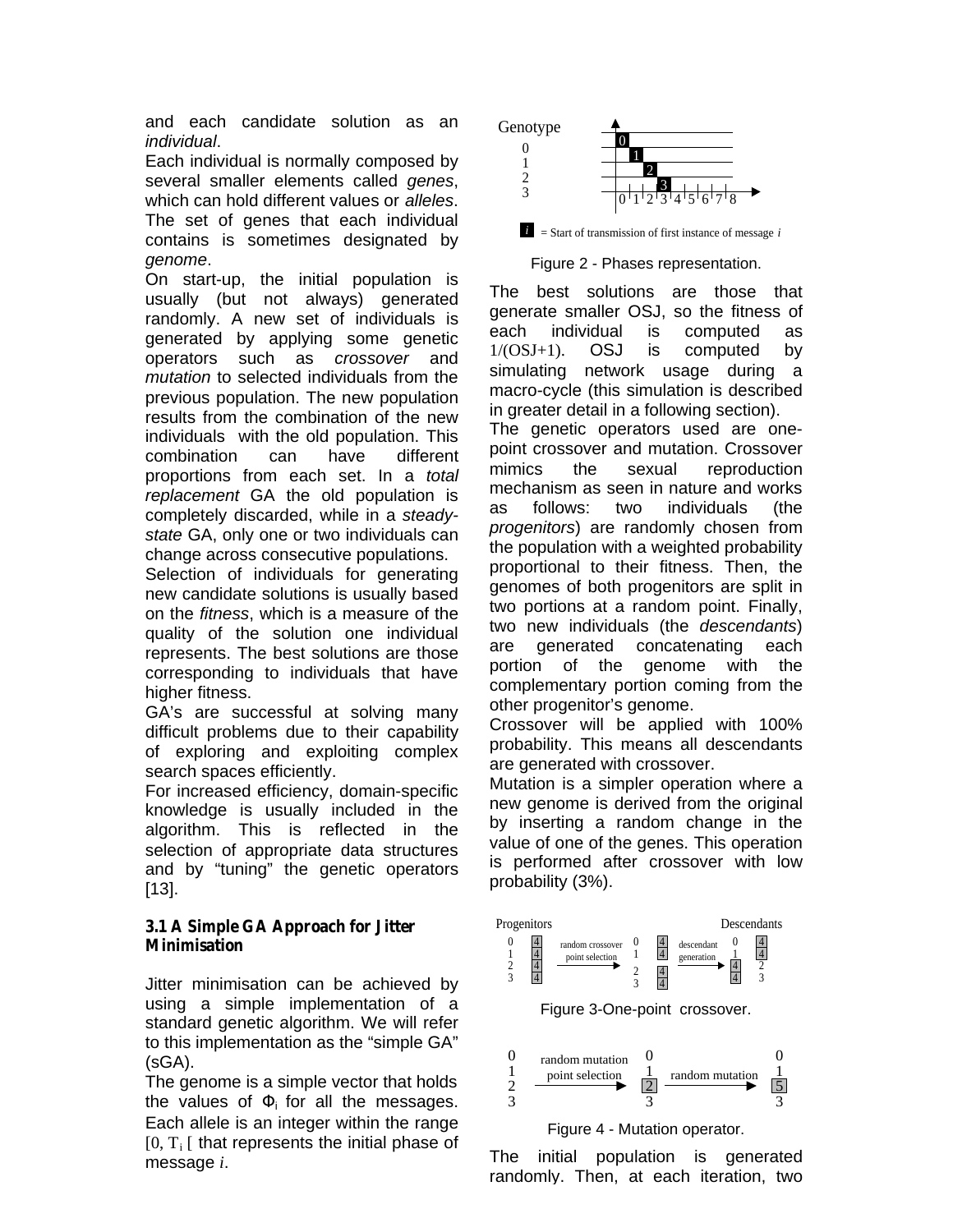descendants are generated using the crossover operator (and eventually mutation). Any descendant who is better (fitter) than the worst individual currently in the population, will replace it in the next iterations population. So, at most two individuals can enter or leave the population in each iteration.

The algorithm ends when the population is stable for a consecutive number of iterations (200 iterations). This happens when none of the descendants are better than the worst individual during this timespan.

## *3.2 OSJ Computation*

In this problem, fitness evaluation is made by running an event-driven simulator that computes network usage for during a macro-cycle. The duration of this macro-cycle is equal to the LCM of the messages' periods.

This simulator holds the system's current state in two vectors: one holds the elapsed transmission time of messages and other holds the time for the next release or end of transmission of each message. This information allows the simulator to make variable time increments that are as large as possible. These variable time increments allow the simulator to scan the system's state along the macro-cycle efficiently.



Figure 5 - Simulation example

On start-up, the network is considered to be free of use. This may not be accurate, as some messages can "wrap-around" the macro-cycle. To eliminate this effect, simulation results are considered only after a predetermined transient time as elapsed.

The transient time is determined by simulation of network usage for a worst case of simultaneous release of messages. The duration of the transient state is equal to the time it takes for the message with lower priority to end transmission. From this point onward, the

system's state can be determined without knowledge of its previous state.

#### *3.3 Progressive Genetic Algorithm (proGA)*

Although the sGA is functional and offers satisfying results, it is rather inefficient because fitness evaluation time is dependent on the LCM of the periods of all messages. This can be quite significant for complex systems with a large number of messages.

This fact has lead to the development of a variant GA where the number of messages simultaneously analysed is reduced, with a correspondent decrease in the LCM.

This variant, the progressive GA (proGA), works by solving the problem for consecutively bigger subsets of messages of the original set until all the messages are considered.

The overall algorithm is described bellow:

- **\*** Solve the problem for the set of the two messages with higher probability. This is done using the sGA previously described.
- **\*** Add the next message with the highest priority to the previous set. Initialise a new population with the results for the previous set (+ a random phase for the new message). Solve the problem for this set of messages using the sGA, using the computed population as the initial one.
	- Repeat this process until the set of messages includes all the messages in the original system.

This algorithm is more efficient and effective than the sGA, because part of the solution is computed using only a reduced number of tasks. All the results presented here were obtained with the proGA.

One additional advantage of the proGA is the fast availability of a partial solution for the messages with higher priority. This feature can make this procedure usable as part of an on-line scheduler and, since the most of the bandwidth is usually required for the messages with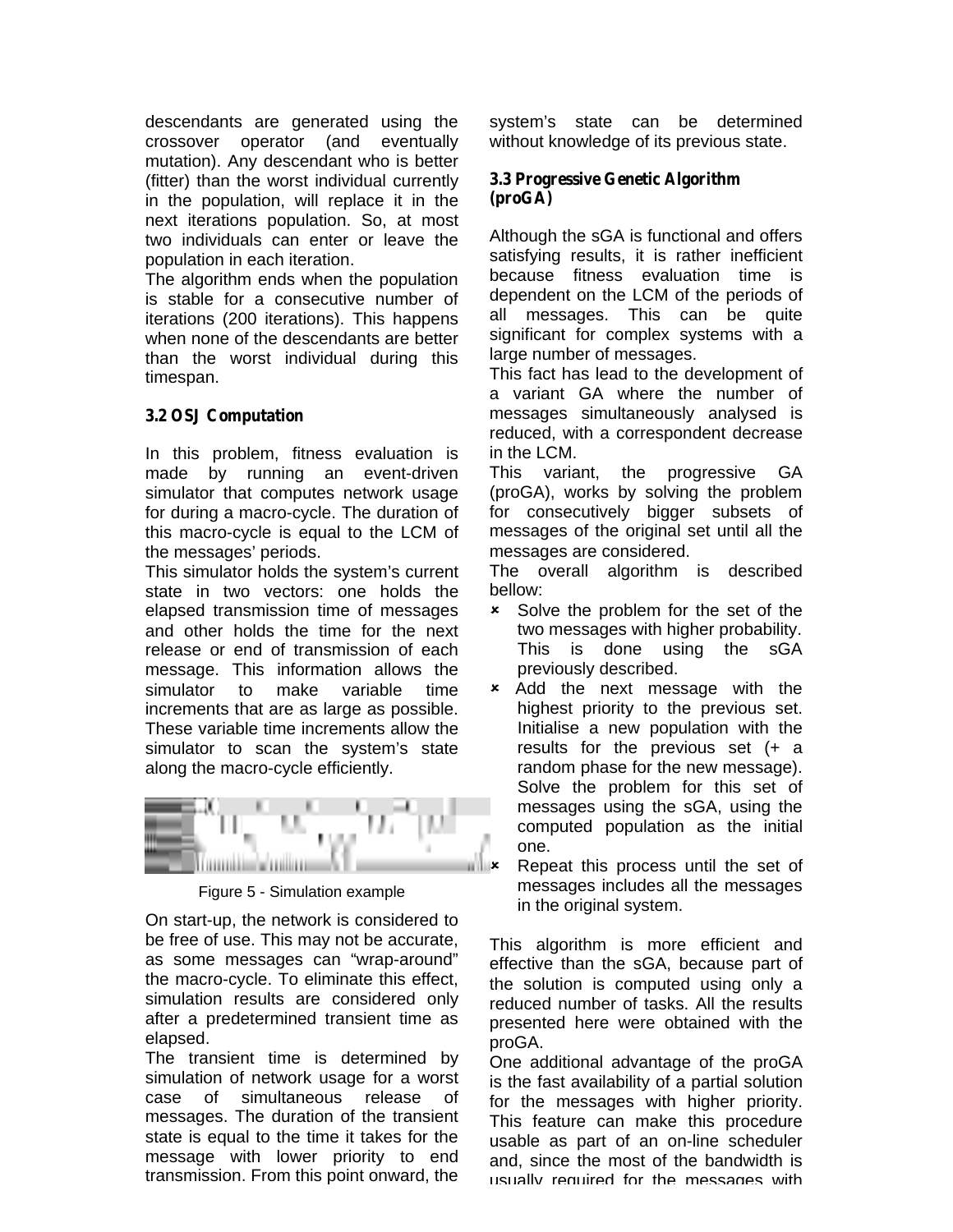lower period (the ones with higher priority under Rate Monotonic), can lead to partial solutions quite close to the actual optimum solution.

## *4. Experimental Results*

For assessing the quality of the algorithm, several tests were conducted with two message sets usually known as the SAE (Society of Automotive Engineering) [3] and PSA (Peugeot Societé Automobile) [2], which define a typical set of control variables for automatically quided vehicles and automobiles, respectively. CAN networks with transmission rates of 125 Kbit/s and 250 Kbit/s were considered for determining the time values for the transmission of each message. The message set was scheduled with the Rate Monotonic Scheduling policy.

No experiments were conducted on the SAE benchmark at 125 Kbit/s because at this speed the set of messages isn't schedulable (in the worst case scenario of simultaneous release of messages).

Several experiments were conducted using varying resolutions for the initial phases' specification. These resolutions were set at 1 μs, 10μs and 100 μs.

Because of the large size (over 50 messages) of the SAE set, there is only a presentation of the optimal phasing for the messages of higher priority.

All times for initial phasing are presented in μ*s* and execution time average in *s*. OSJ values obtained for best random phase sets were selected after the generation of 5000 random sets for each situation.

In the tables below it can be seen that the OSJ obtained with the genetic minimisation is, in the worst case which is the PSA at 125Kbps, one order of magnitude below the OSJ of random phase sets. When the bus is not so loaded as in that case the improvement in OSJ is much higher and it is possible to obtain a complete elimination of jitter as in the SAE set at 250Kbps, even with a coarse timer resolution of 100μs.

| <b>Condition</b>                        | OSJ     |
|-----------------------------------------|---------|
| Simultaneous release of messages        | 3679408 |
| Best random phase set (1 µs resolution) | 103613  |
| Best random phase set (10 µs res.)      | 103524  |
| Best random phase set (100 µs res.)     | 110900  |

**Table 1. Jitter values for not optimized systems (PSA at 125 Kbit/s).**

| <b>Condition / Resol.</b> | 1 <sub>us</sub> | 10 <sub>us</sub> | $100\mu s$ |
|---------------------------|-----------------|------------------|------------|
| Lowest OSJ                | 12640           | 12640            | 22640      |
| Average OSJ               | 13947           | 13364            | 14619      |
| Worst OSJ                 | 16256           | 15272            | 16304      |
| Exec. Time Average        | 160             | 171              | 124        |
| Nº of Experiences         | 20              | 20               | 20         |

#### **Table 2. Summary of optimization results for PSA benchmark at 125 Kbit/s.**

| Variable / Resol.    | 1µs   | $10\mu s$ | $100\mu s$ |
|----------------------|-------|-----------|------------|
| 1-engine controller  | 0     | 0         |            |
| 2-wheel angle sens.  | 1200  | 3170      | 13200      |
| 4-AGB                | 6778  | 12740     | 1800       |
| 7-device x           | 1800  | 2720      | 11800      |
| 3-engine controller  | 5956  | 16320     | 15900      |
| 5-device x           | 15909 | 6060      | 4000       |
| 9-device y           | 8221  | 11970     | 14300      |
| 6-device x           | 18383 | 21900     | 5900       |
| 8-bodywork sensor    | 14072 | 14260     | 28200      |
| $11 - AGB$           | 3976  | 24280     | 8300       |
| 10-engine controller | 24047 | 4190      | 18200      |
| 12-device x          | 12686 | 28640     | 22600      |

**Table 3. Best phasing set for PSA benchmark variables at 125 Kbit/s.**

| <b>Condition</b>                       | OSJ     |
|----------------------------------------|---------|
| Simultaneous release of messages       | 1764704 |
| Best random phase set $(1 \mu s$ res.) | 5962    |
| Best random phase set (10 µs res.)     | 5544    |
| Best random phase sets (100 µs res.)   | 5488    |

#### **Table 4. Jitter values for not optimized systems (PSA at 250Kbit/s).**

| <b>Condition / Resol.</b> | 1us | $10U$ s | $100\mu s$ |
|---------------------------|-----|---------|------------|
| Lowest OSJ                |     |         |            |
| Average OSJ               |     |         |            |
| Worst OSJ                 |     |         |            |
| Exec. Time Averag         | 28  | 28      | 28         |
| Nº of Experiences         | 20  | ንበ      |            |

## **Table 5. Summary of optimization results for PSA benchmark at 250 Kbit/s.**

| <b>Condition</b>                       | <b>OSJ</b> |
|----------------------------------------|------------|
| Simultaneous release of messages       | 8435636    |
| Best random phase set $(1 \mu s$ res.) | 156783     |
| Best random phase set (10 µs res.)     | 163546     |
| Best random phase set (100 µs res.)    | 143952     |

**Table 6. Jitter values for not optimized systems (SAE at 250 Kbit/s).**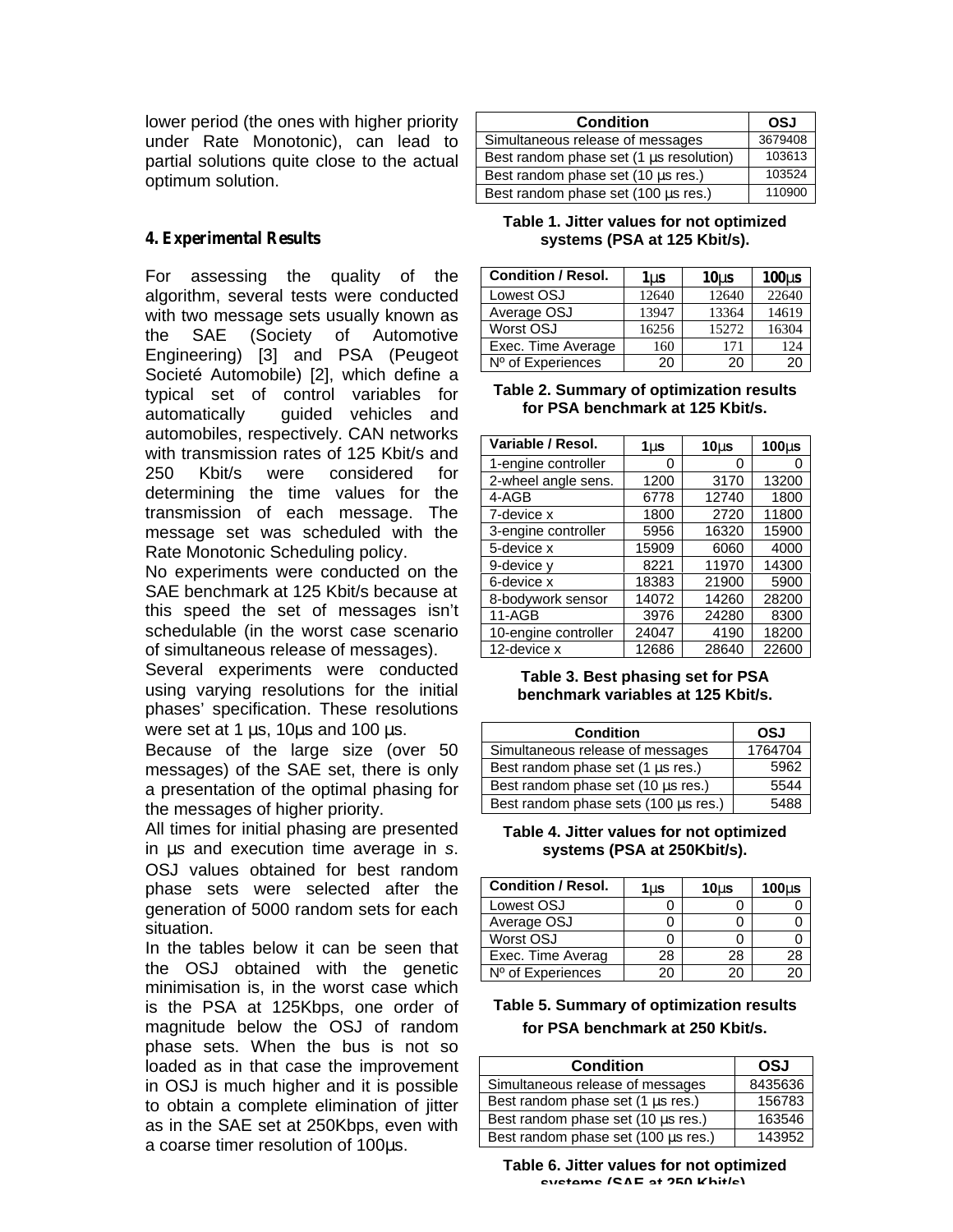| <b>Condition/Resol.</b> | $1 \mu s$ | 10 <sub>u</sub> | $100\mu s$ |
|-------------------------|-----------|-----------------|------------|
| Lowest OSJ              |           |                 |            |
| Average OSJ             | 68        | 178             | 545        |
| Worst OSJ               | 230       | 1374            | 1964       |
| Exec. Time Average      | 540       | 739             | 928        |
| Nº of Experiences       | 20        | 20              | 20         |

#### **Table 7. Summary of optimization results for SAE benchmark at 250 Kbit/s.**

| Variable / Resol.             | 1µs   | 10 $\mu$ s | $100\mu$ |
|-------------------------------|-------|------------|----------|
| <b>7-Accelerator Position</b> | Ω     | Ω          | 0        |
| 9-Brake Pressure, Line        | 3975  | 4740       | 3500     |
| 8-Brake Press., Master Cyl    | 1225  | 3910       | 4400     |
| 32-Clutch Press, Control      | 4382  | 4190       | 4100     |
| 49-Proc. Motor Speed          | 4745  | 2080       | 4700     |
| 42-Torque Command             | 633   | 3390       | 3800     |
| 43-Torque Measured            | 1477  | 4460       | 900      |
| 11-Tran. Clutch Line Press    | 954   | 1820       | 1200     |
| 29-High Contactor Control     | 6855  | 5420       | 7400     |
| 30-Low Contactor Control      | 8400  | 3120       | 300      |
| 14-Hi&Lo Cont. Op/Close       | 10358 | 8000       | 7100     |
| 25-12V Pwr Ack I/M Cont       | 11772 | 17730      | 600      |
|                               |       |            |          |

**Table 8. Best phasing set for a sample of SAE benchmark variables at 250 Kbit/s.**

Additional experiments revealed that the proGA is more efficient than the simple GA. The proGA is more time-effective and offers better results consistently [14]. The results also show that a timer resolution of 100μs seems to be enough to get good results out of this jitter reduction technique. In fact, the best results with that resolution were equal to results obtained with the highest resolutions in every test case.

Tables 2, 5 and 7 show that the speed of the proGA algorithm is insufficient for direct on-line full optimisation. However, as the computational overhead increases almost exponentially with the initial number of messages considered [15], the algorithm's iterative approach opens the possibility of implementing an on-line optimiser. The successive partial results of the messages with higher priority can be supplied to a communications dispatcher thus making the system evolve to a near-optimal message phasing. This may also prove to be effective, because the optimisation of the messages with higher priority just occupies a small percentage of the total execution time of the algorithm, and those are the messages with most impact on overall bandwidth occupation.

## **5. Conclusions**

In this paper a technique based on genetic algorithms is proposed to reduce network induced iitter in periodic message transmission in fieldbuses. This technique requires that it is possible to impose the release instant of the different instances of the periodic messages. It can then be applied in CAN when a protocol such as FTT-CAN is used or with a time-triggered solution like the one under standardisation through ISO (TC22 / SC3 / WG1 / TF6).

The experimental results show that jitter can be strongly reduced or even completely eliminated if the fieldbus is not too loaded with the message transmission.

Although the technique imposes a relatively high computational overhead, at least considering the usual processors available in distributed embedded systems, it is possible to apply it incrementally using a variant of the algorithm in which successive partial solutions are obtained for the messages with higher priority. This seams to make feasible the development of an on-line optimiser (in software or hardware) that can operate with a communications scheduler or dispatcher.

## **6. Bibliography**

- [1] L. Almeida, J. Fonseca "*A Flexible Time-Triggered Communication System Based on the Controller Area Network*", Proceedings of FeT'99 - Fieldbus Systems and their Applications Conference, Magdeburgo, Germany, September of 1999.
- [2] K. Tindell, A. Burns, "*Guaranteeing Message Latencies on Control Area Network (CAN)*", Proceedings of ICC'94 (1st International CAN Conference), Mainz, Germany, 1994.
- [3] N. Navet, Y. Song, "*Performance and Fault Tolerance of Real-Time Applications Distributed over CAN (Controller Area Network)*", CiA – CAN in Automation Research Award, 1997.